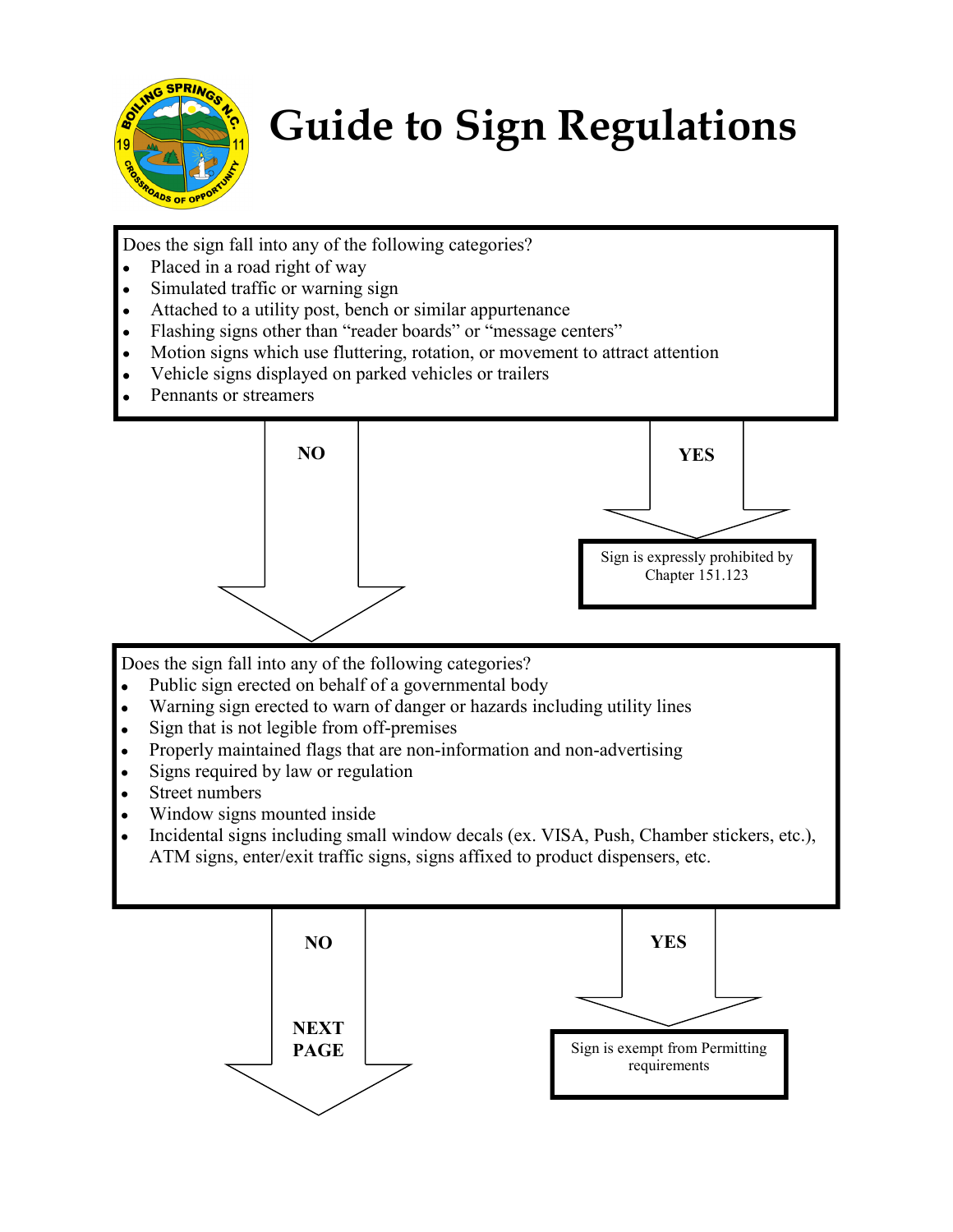Could the sign be characterized as temporary or portable such as:

- $\bullet$ Grand Opening / Going Out of Business
- $\bullet$ Civic/Non-profit special event
- $\bullet$ Remodeling or repair company sign
- $\bullet$ Construction announcement
- Real estate for sale or for rent signs

**YES NO** Sign is exempt from Permitting requirements but must comply with regulations on the number of signs, area, and display duration. *See Guide to Temporary Signs* 

Could the sign be characterized as any of the following types:

- Security Warning such as Danger, No Trespassing, Private Drive, etc.  $\bullet$
- Home Occupation such as baking, childcare  $\bullet$
- $\bullet$ Open/Closed and Hours of Operation
- $\bullet$ Building Memorial (wall mounted)
- $\bullet$ Philosophical, religious, non-commercial
- $\bullet$ Occupant or Address
- Parking or traffic regulation, arrows etc.